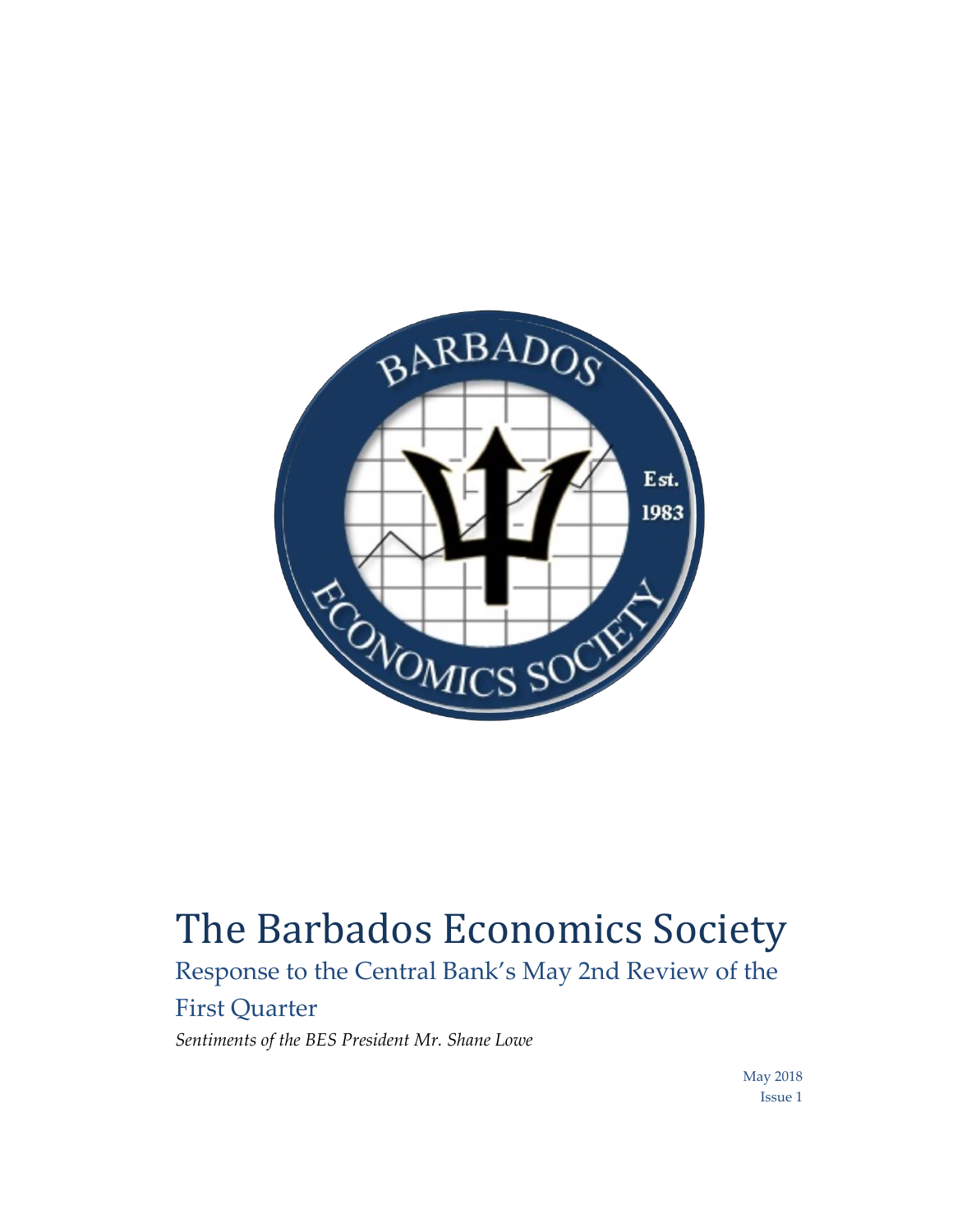## The Barbados Economics Society

Response to the Central Bank's May 2nd Review of the First Quarter

*Sentiments of the BES President Mr. Shane Lowe* 

## Summary

On May 2<sup>nd</sup>, 2018, Governor of the Central Bank of Barbados, Mr. Cleviston Haynes updated the country on the economy's performance during the first quarter of 2018. The general performance of the economy continued on its recent trends: fiscal contraction, weak economic growth, year-on-year declines in foreign exchange reserves and greater debt accumulation. The Government reduced its fiscal deficit to \$395 million or 4.2% of GDP during 2017/2018, but this remains significantly below its initial target of a balanced budget announced during the May 30<sup>th</sup>, 2017 Financial Statement and Budgetary Proposals. Specifically, higher and new taxes along with a 28% reduction in the government's spending on capital works and infrastructure narrowed the deficit from 5.7% of GDP recorded one year earlier. Nevertheless, the Government's debt-to-GDP ratio rose to 150.5% of GDP given the need to finance the fiscal deficit mentioned earlier.

While ongoing austerity measures have succeeded in reducing the Government's financing needs and slowing the growth in demand for imported goods, it has contributed to virtually no growth in economic activity since June last year. Economic activity declined 0.7% in the first quarter compared to its performance during the same period of 2017. While the number of stay-over tourists increased by 5.8%, the persistent trend of faster growth in visitors from North America than from the generally more lucrative U.K. market reduced the average number of nights tourists spent in Barbados and limited the increase in spending to just 2.1%. The other economic sectors

*The economic performance in the First Quarter of 2018 is characterized by fiscal contraction, weak economic growth, declining foreign reserves and greater debt accumulation.* 

*Austerity measures imposed contributed to little growth in economic activity since June 2017.*

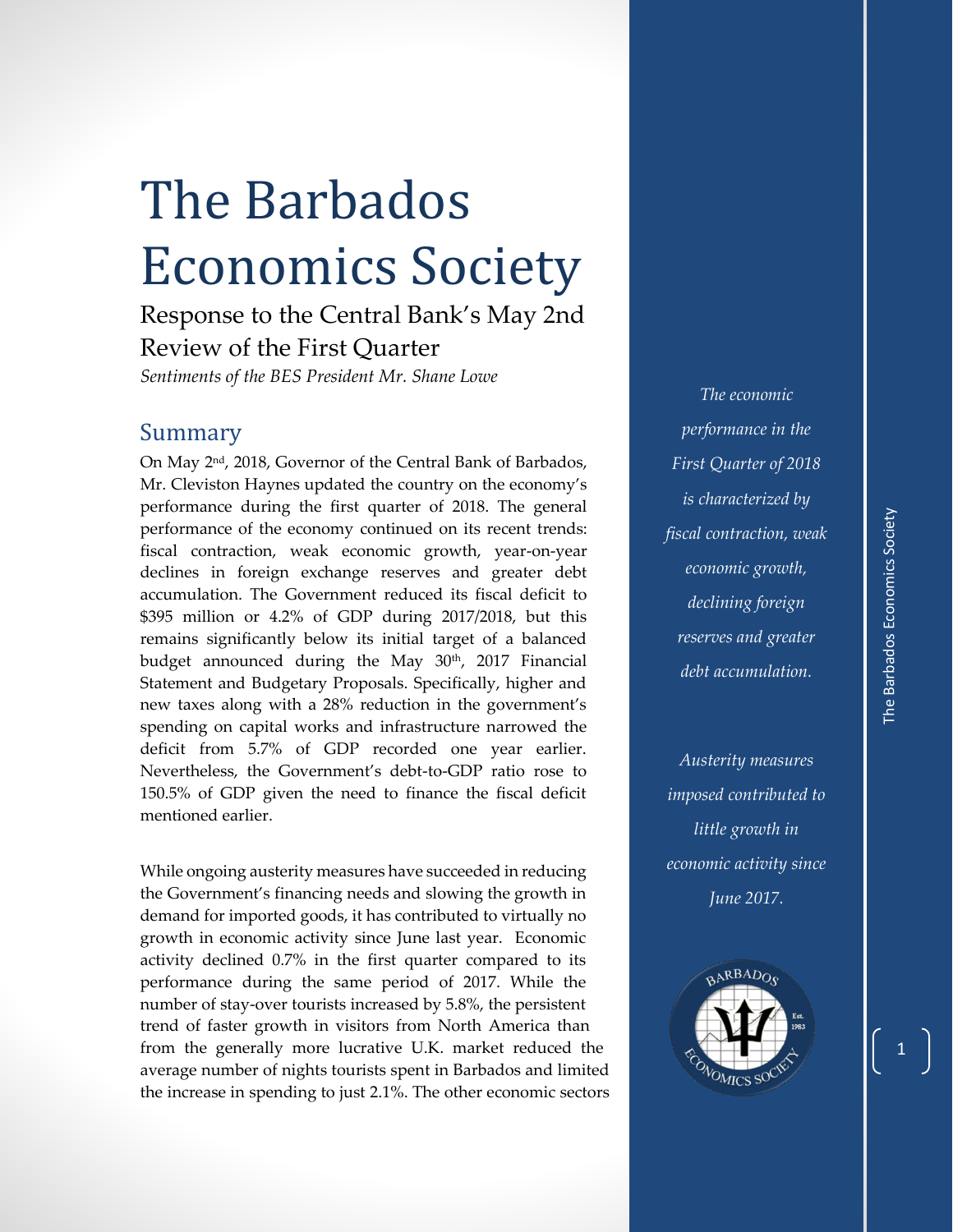increased by just 0.1%, continuing the trend observed in 2017 where the economy recorded virtually no growth during the latter half of the year: activity in distribution, construction, and finance and other services remained relatively unchanged.

Of greatest interest is developments in the Central Bank's stock of foreign exchange reserves. The stock of reserves increased by \$13.6 million between December 2017 and March 2018 to \$423.3 million or enough to cover 6.9 weeks of imported goods and services. This represents slower growth than the \$25.8 million rise recorded over the same period one year earlier and a 40% deterioration in the stock of reserves between March 2017 and March 2018. Even though the country continues to benefit from greater earnings from tourism and demand for imports remains weak, declining inflows of foreign investment and large external debt payments continue to stifle the economy's ability to reverse the downward spiral in foreign exchange. Specifically, long-term, private financial inflows during the first quarter of this year declined for at least the  $3<sup>rd</sup>$  consecutive year and are now 73% lower than they were in the first quarter of 2015. Similarly, the Government repaid \$92 million to foreign lenders during January – March 2018 compared to just \$35 million one year earlier.

## BES Position

Going forward, the country's major challenges will be to eliminate the fiscal deficit and to reverse the declining trend in foreign exchange reserves. Given the large cuts to capital expenditure witnessed over the last few years; the need to boost capital works to enhance road, transportation and sewerage infrastructure; and very few sources of financing, the Government will need to cut current expenditure and/or raise tax revenues in excess of the existing \$395 million to close the fiscal gap - if it intends to sustainably balance the budget and provide enough room to finance necessary infrastructure upgrades. One-off asset sales will not provide a sustainable fix to the problem.

Furthermore, given the already weak outturn recorded in typically one of the most buoyant quarters of the economic calendar, additional tax measures and/or substantial cuts to expenditure could further push the Barbadian economy back into recession unless private sector investment rebounds during the latter three quarters of the year. Renewed investor confidence and improved conditions for doing business are necessary to enable economic recovery. The Social Partnership worked well during previous downturns in the economy, and it is critical that this body be meaningfully engaged to address the challenges facing the economy.